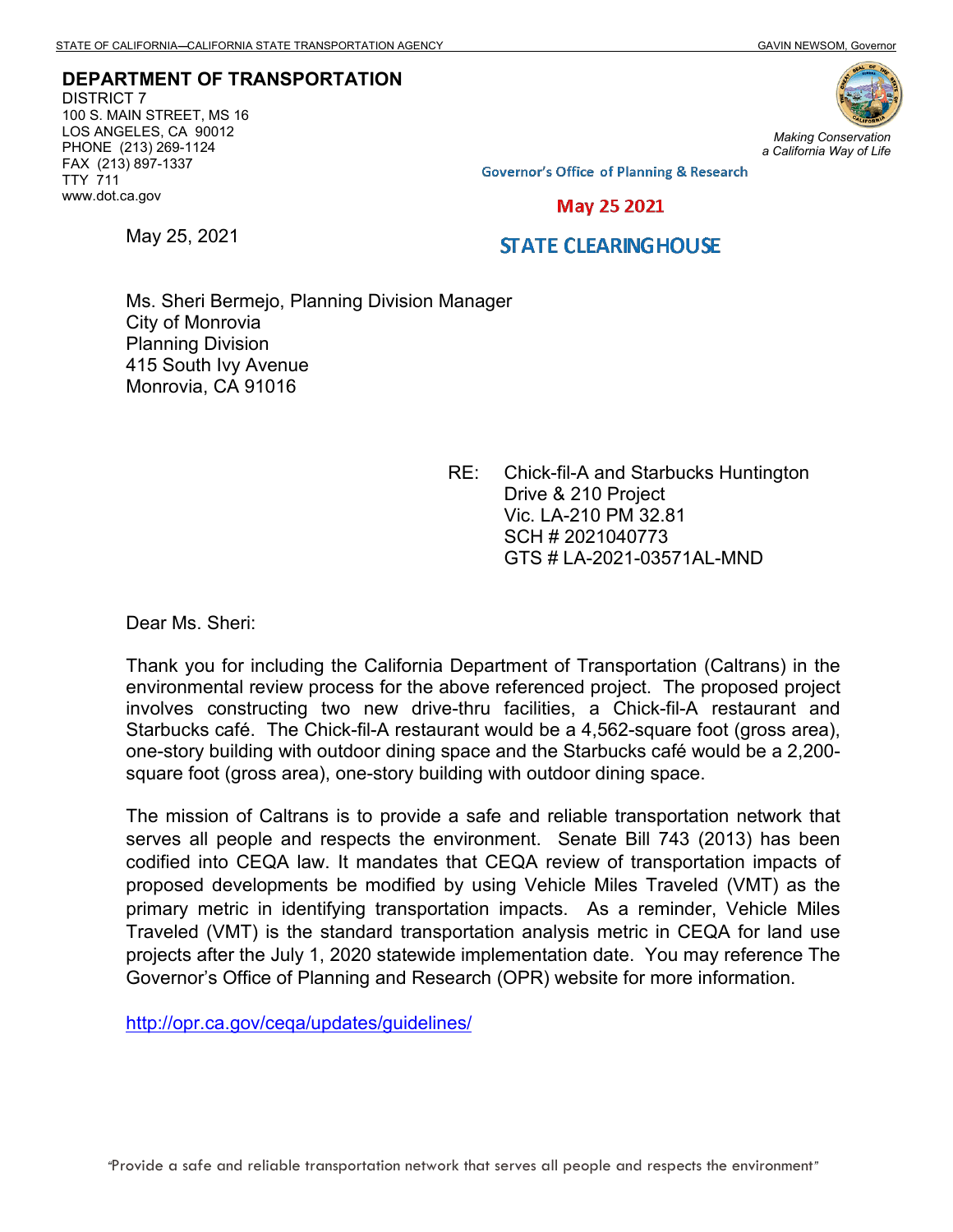As a reminder, Caltrans has published the VMT-focused Transportation Impact Study Guide (TISG), dated May 20, 2020 and Caltrans Interim Local Development Intergovernmental Review Safety Review Practitioners Guidance, prepared on December 18, 2020.

[https://dot.ca.gov/-/media/dot-media/programs/transportation-planning/documents/sb-](https://dot.ca.gov/-/media/dot-media/programs/transportation-planning/documents/sb-743/2020-05-20-approved-vmt-focused-tisg-a11y.pdf)[743/2020-05-20-approved-vmt-focused-tisg-a11y.pdf](https://dot.ca.gov/-/media/dot-media/programs/transportation-planning/documents/sb-743/2020-05-20-approved-vmt-focused-tisg-a11y.pdf)

[https://dot.ca.gov/-/media/dot-media/programs/transportation-planning/documents/sb-](https://dot.ca.gov/-/media/dot-media/programs/transportation-planning/documents/sb-743/2020-12-22-updated-interim-ldigr-safety-review-guidance-a11y.pdf)[743/2020-12-22-updated-interim-ldigr-safety-review-guidance-a11y.pdf](https://dot.ca.gov/-/media/dot-media/programs/transportation-planning/documents/sb-743/2020-12-22-updated-interim-ldigr-safety-review-guidance-a11y.pdf)

Overall, the project does not meet the criteria to be screened out of VMT analysis based on the location within a TPA or based on location within a low VMT area. However, the project does satisfy the criteria for a local-serving retail project of less than 50,000 square feet. As such, the project is assumed to have less than significant environmental impacts related to VMT without additional study.

We noted that the City of Monrovia has adopted a Traffic Impact Fee (TIF) of \$2,095 per net new afternoon peak hour trip. The project is forecast to generate 131 net new PM peak hour trips; therefore, is expected that the project will be required to pay a fee in the amount of \$274,445.00. The following two capacity-enhancing intersection improvements are identified among the traffic improvements which are to be financed via the City's TIF:

- Fifth Avenue/Huntington Drive "Add a third eastbound through lane that starts approximately 150 feet west of the intersection. This lane would then continue until it meets the existing right-turn lane at the I-210 eastbound on-ramp."
- Monterey Avenue/Huntington Drive "Convert the westbound right-turn lane into a shared through/right lane that continues until it meets the existing right-turn lane at the I-210 westbound on-ramp. Add a third eastbound through lane that starts approximately 150 feet west of the intersection that continues until it meets the existing right-turn lane at the intersection of Huntington Drive & Highway Esplanade."

Please be reminded that any work performed within the State Right-of-way will require an Encroachment Permit from Caltrans if the construction is at State Right-of-way. Any modifications to State facilities must meet all mandatory design standard and specifications.